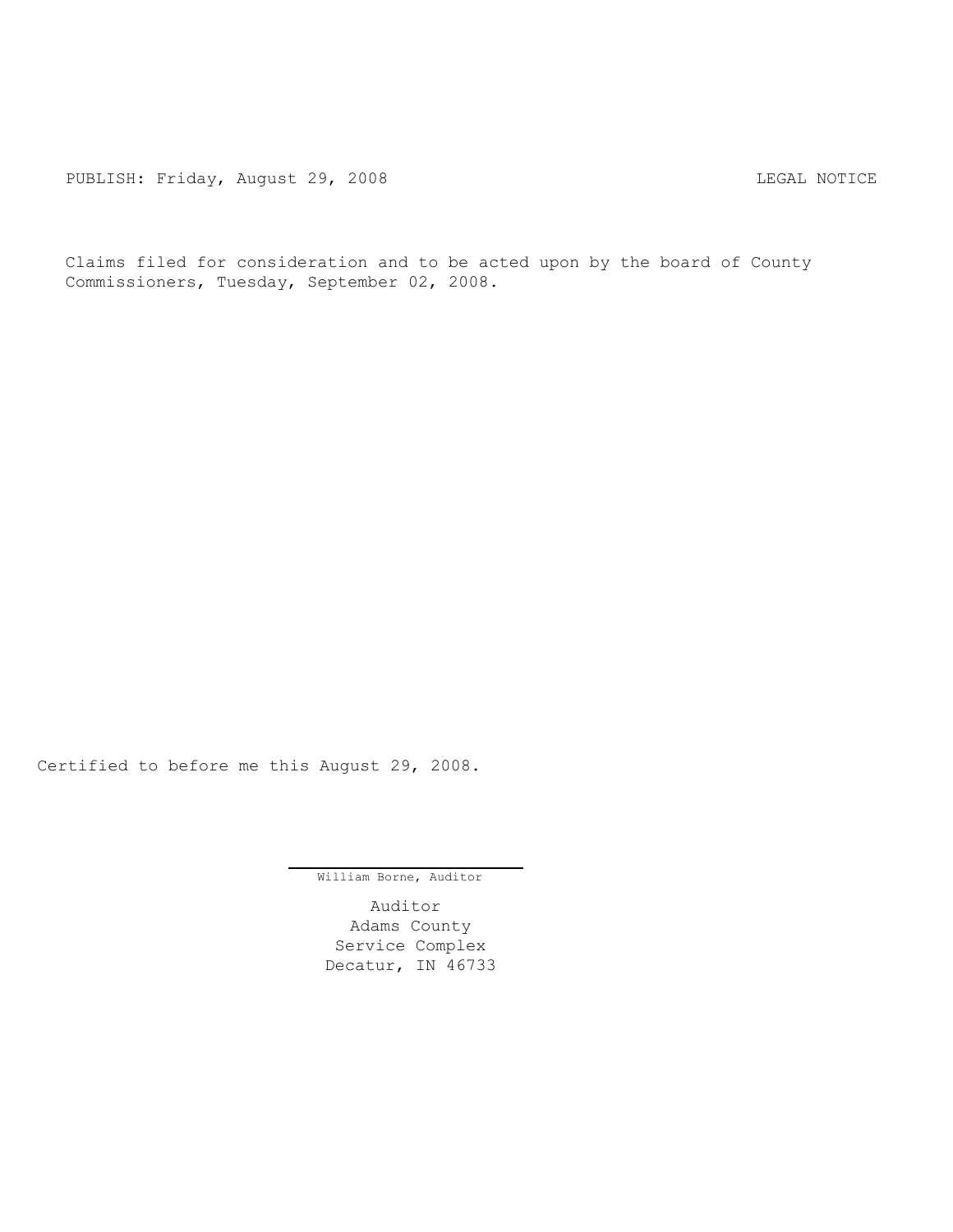

## **Claims Docket for Newspaper Adams County, Indiana**

## For Period: **7/22/2008** to **8/6/2008**

Date Claims to be Paid: **9/2/2008**

*313 W. Jefferson St. Decatur, IN 46733 (219) 724-2600*

| <b>Vendor</b>                    | <b>Amount</b> | <b>Vendor</b>                  | Amount     |  |
|----------------------------------|---------------|--------------------------------|------------|--|
| <b>Adams County Auto Supply</b>  | 132.58        | <b>Adams Memorial Hospital</b> | 30,927.31  |  |
| Adams County Solid Waste         | 9.70          | <b>Adams County Treasurer</b>  | 29,106.00  |  |
| <b>Allen Business Machines</b>   | 127.00        | Indiana Michigan Power         | 9,899.73   |  |
| Appraisal Research Corpor        | 4,687.50      | Arnold Lumber Company          | 62.73      |  |
| Barker And Sons Wrecker S        | 345.00        | Barney's Auto Electric Se      | 52.00      |  |
| Berne Ready Mix                  | 468.12        | Berne Tri-Weekly News          | 68.24      |  |
| Brown, Blair A.                  | 50.00         | <b>BSN</b> Sports              | 1,366.96   |  |
| Butler, Fairman, & Seufer        | 6,732.16      | Bowers, Charles                | 2,302.92   |  |
| Chet's Pest Control              | 30.00         | Cintas Location #338           | 43.21      |  |
| City Of Decatur                  | 1,029.44      | Decatur True Value             | 43.78      |  |
| <b>Complete Printing Service</b> | 1,049.00      | Computer Systems, Inc.         | 1,462.16   |  |
| Courtesy Ford, Inc.              | 40.79         | Craigville Telephone Comp      | 119.60     |  |
| Sigworth, Darrell W.             | 35.00         | Decatur Daily Democrat         | 358.74     |  |
| Decatur Tire Center              | 20.00         | <b>Emergency Radio Service</b> | 30,859.65  |  |
| Erie Haven                       | 154.56        | <b>Everett Drainage</b>        | 6,677.50   |  |
| Gerber's Super Valu, Inc.        | 134.61        | Gordon Food Service            | 2,726.21   |  |
| Graybar                          | 987.20        | Drake, Gregory L.              | 60.00      |  |
| Haywood Printing Company         | 185.26        | Herbert P. Trier, Md           | 450.00     |  |
| Hilty Engine Service             | 13.45         | Imaging Office Systems, I      | 942.42     |  |
| <b>Innovative Concepts</b>       | 2,041.06      | Janitors Supply Company        | 74.78      |  |
| K-Mart                           | 1,060.15      | Kiess Electric                 | 393.82     |  |
| Lehman Feed Mill                 | 64.00         | Busse, Louise                  | 9.78       |  |
| Gresla, Mark S. Md               | 414.00        | Mark's Heating                 | 615.65     |  |
| Maumee River Basin Commis        | 11,160.50     | Meshberger Brothers Stone      | 23,901.99  |  |
| Monroe Water Department          | 111.36        | Moser Motor Sales, Inc.        | 67.25      |  |
| Nipsco                           | 2,283.28      | Miller, Patrick                | 54.34      |  |
| Quik Stop                        | 110.95        | Selking International          | 380.37     |  |
| Sherwin-Williams                 | 44.32         | Campbell, Stanley L.           | 5,232.00   |  |
| Steven R. Jenkins Company        | 346.00        | <b>Stone-Street Quarries</b>   | 547.98     |  |
| <b>Summit Radiology</b>          | 586.00        | Print Shop                     | 1,382.36   |  |
| Fox, Thomas E.                   | 25.00         | Sheets, Thomas Wade            | 50.00      |  |
| Three Rivers Barricade An        | 320.00        | Top Supply Company             | 118.07     |  |
| Townsend'sTire Service,          | 17.50         | U.S. Postmaster                | 8,210.00   |  |
| Welder Services, Inc.            | 45.72         | West Payment Center            | 673.25     |  |
| Witham Toxicology Laboratory     | 184.00        | D & D Auto Repair              | 805.02     |  |
| Christopher E. Harvey            | 4.40          | Burry, Herman, Miller, Brown   | 5,587.30   |  |
| <b>Swiss City Veterinary</b>     | 829.00        | National Serv-All              | 196.23     |  |
| Wards The Sign It Shop           | 25.00         | Embarq                         | 6,758.22   |  |
| Bioject, Inc.                    | 250.00        | <b>Bit Mat Products</b>        | 165,746.03 |  |
| Imi Irving Material, Inc.        | 5,047.88      | CMC, LLC                       | 14,007.00  |  |
| Zep Manufacturing Company        | 198.30        | Judith E. Affolder             | 132.73     |  |
| Tom Magnan                       | 25.98         | <b>Purdue University</b>       | 48,456.00  |  |
| Adam T. Miller                   | 100.00        | Myers Furniture                | 1,860.00   |  |
| Hobart Sales And Service         | 190.60        | Day Timers, Inc.               | 174.89     |  |
| Waste Management                 | 171.26        | <b>B</b> Secure Alarm Systems  | 3,074.21   |  |
| Decatur Veterinary Hospit        | 25.00         | Myron Dearmond Farm Drainage   | 273.36     |  |
| Don Myers Plumbing               | 289.95        | Decatur Fire Department        | 133.00     |  |